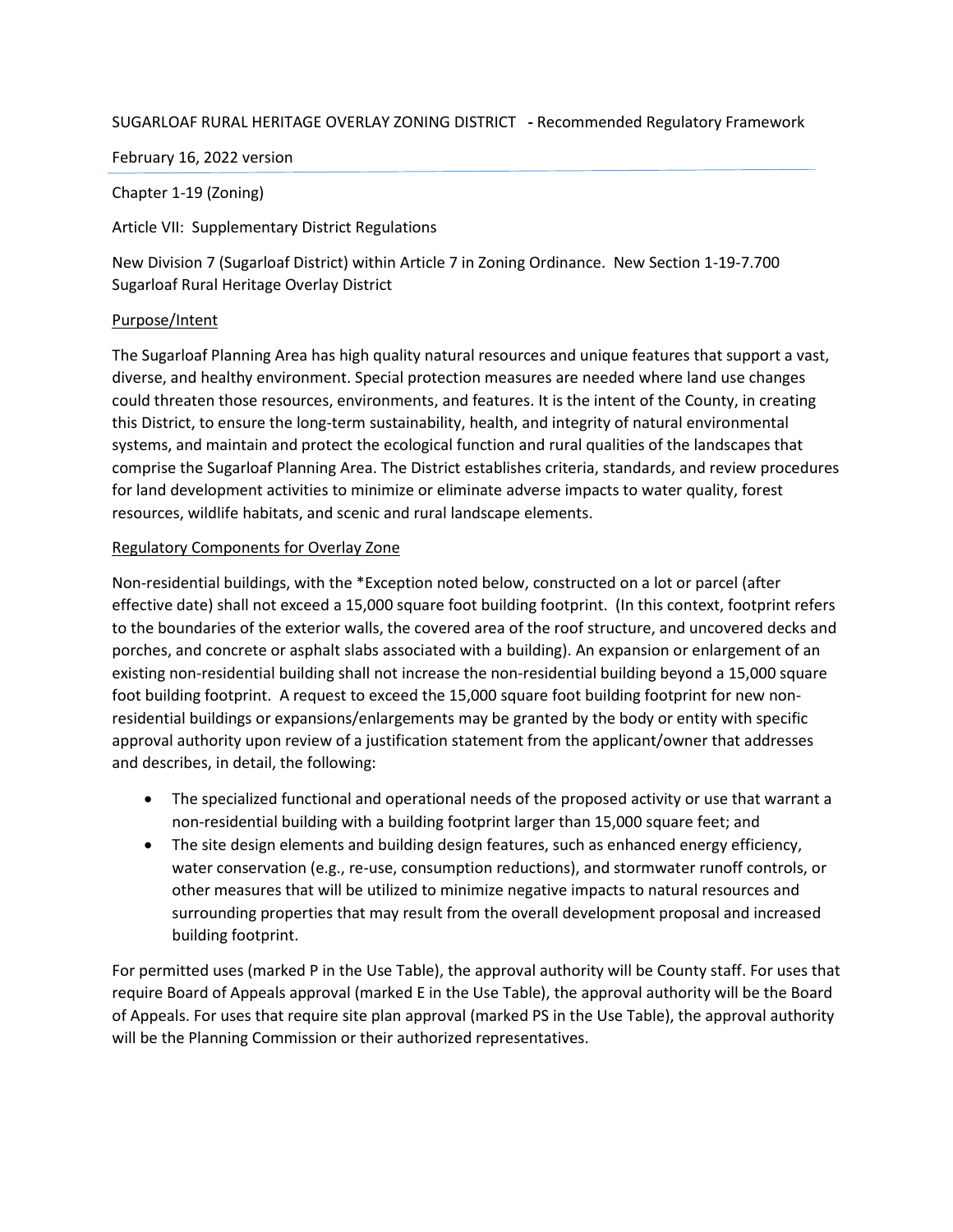\*Exception: The 15,000 square foot building footprint limit does not apply to new or expanded nonresidential structures used only for agricultural activities, as defined in 1-19-11.100, and the following uses.

Natural Resource Uses (listed in Section 1-19-5.310)

- Apiary
- Agricultural value added processing
- Agritourism enterprises
- Nursery, retail
- Nursery, wholesale
- Farm distillery
- Farm distillery tasting room
- Farm winery
- Farm winery tasting room
- Limited farm alcoholic beverages tasting room
- Farm brewery
- Farm brewery tasting room
- Limited roadside stand
- Commercial roadside stand

Commercial Use – Retail (listed in Section 1-19-5.310)

• Feed and grain mill

Wholesaling and Processing Use (listed in Section 1-19-5.310)

Agricultural products processing

#### Design Standards

All new non-residential development within the Sugarloaf Rural Heritage Overlay Zoning District shall incorporate the following design standards in addition to all other applicable requirements of the Zoning Ordinance:

Non-residential building design shall include architectural elements at entrances and where visible from a road or public right-of-way including, but not limited to: changes in building plane, windows, doorways, overhanging eaves, and shutters. Non-residential buildings shall not include large expanses of undifferentiated facades or long plain wall sections. Mechanical equipment, utilities, and non-public facilities (i.e., refuse containers or outside storage) shall be designed away from primary public access areas to the greatest extent practicable.

For all non-residential buildings and associated development proposals, only ground level (<4 ft.) and non-residential building-mounted lighting not exceeding 14 feet in height is permitted, in addition to all other applicable requirements in 1-19-6.500 of the Zoning Ordinance. Lighting for all new nonresidential buildings and associated development shall include elements that reduce negative impacts to wildlife migration, nocturnal habits, and circadian rhythms, such as the utilization of lights with amber or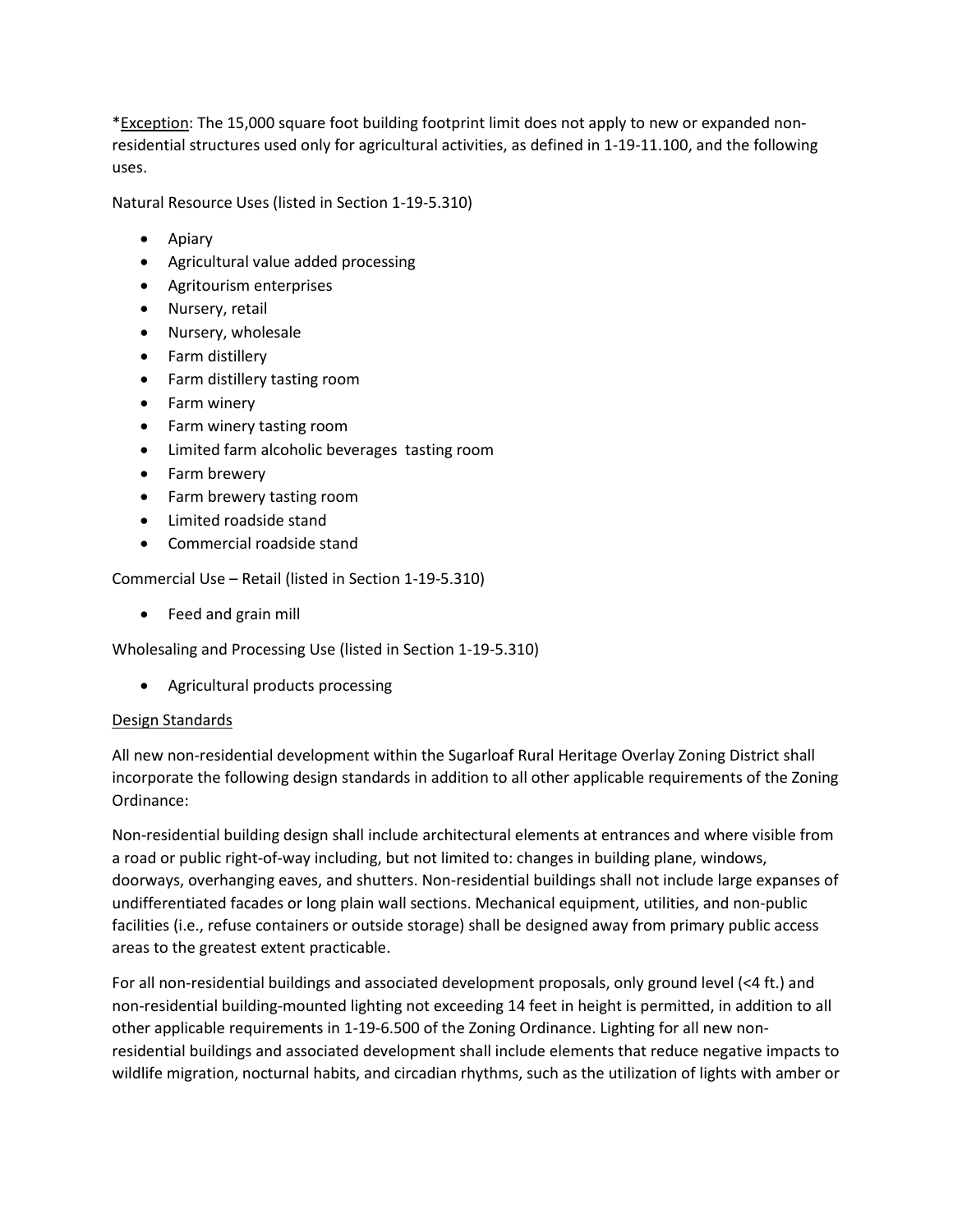yellow tints instead of blue or white light and the use of timers, motion detectors, and light-sensitive switches to actively regulate the emission of light from light fixtures.

If any of the following elements are proposed in association with non-residential site improvements, they shall be uniquely designed and styled with treatments and materials compatible with the rural and natural setting: site entrance walls, bridges, guardrails (provided ASHTO standards are met), fencing, signage, and lighting.

# Additional Requirements in the Sugarloaf Rural Heritage Overlay Zoning District

All applications for subdivision, site development plan, individual zoning map amendments, or floating zones involving a site identified by the Maryland Department of Natural Resources as a Green Infrastructure Hub or Corridor or an Ecologically Significant Area shall be referred by the County to the Maryland Department of Natural Resources' Wildlife and Heritage Service for comment.

Applications submitted for site development plan, special exception, individual zoning map amendments, or floating zone approval shall include an environmental and natural features map at a minimum scale of 1 inch = 100 feet that reflects the existing conditions (e.g., pre-development) and features of the site proposed for development, including the following:

- A. Intermittent and perennial streams, drainage courses, and flow paths, including stream setbacks as required in 1-19-9.400 of this chapter
- B. Areas of 100-year floodplain as depicted by the Federal Emergency Management Agency (FEMA) flood insurance rate maps or amendments thereto, including floodplain as required in 1-19-9.110 of this chapter
- C. Topography at a minimum of 5 foot contours unless otherwise required by the Division
- D. Moderate Slopes (15% to <25%) and Steep Slopes (25% and greater)
- E. Wet soils and flooding soils, including buffers
- F. Tree lines, forested areas, and rock formations and outcroppings
- G. Wetlands and their buffers, including total acreage
- H. Any other relevant information as required by the Division

To ensure safe and efficient development with careful consideration of the impacts on site design, the transportation network, natural resources, and the rural character of the area, site development plan approval from the Planning Commission is required prior to establishment or development of a Wholesale Nursery that proposes any structure or greenhouse or other such indoor growing facility. Site development plan approval from the Planning Commission is also required prior to establishment of an Agritourism Enterprise that proposes a new structure(s) intended or planned for use as a farm museum, for agricultural products or skills classes, or as a picnic and party facility.

The following uses are prohibited in the Sugarloaf Rural Heritage Overlay Zoning District:

Sawmill; springwater harvesting and storage; recreational vehicle storage facility; carnival/circus; rodeo; shooting range/club-trap, skeet, rifle, archery; aircraft landing and storage areas private-commercial use; outdoor sports recreation facility; borrow pit operations; industrial waste landfill; rubble landfill;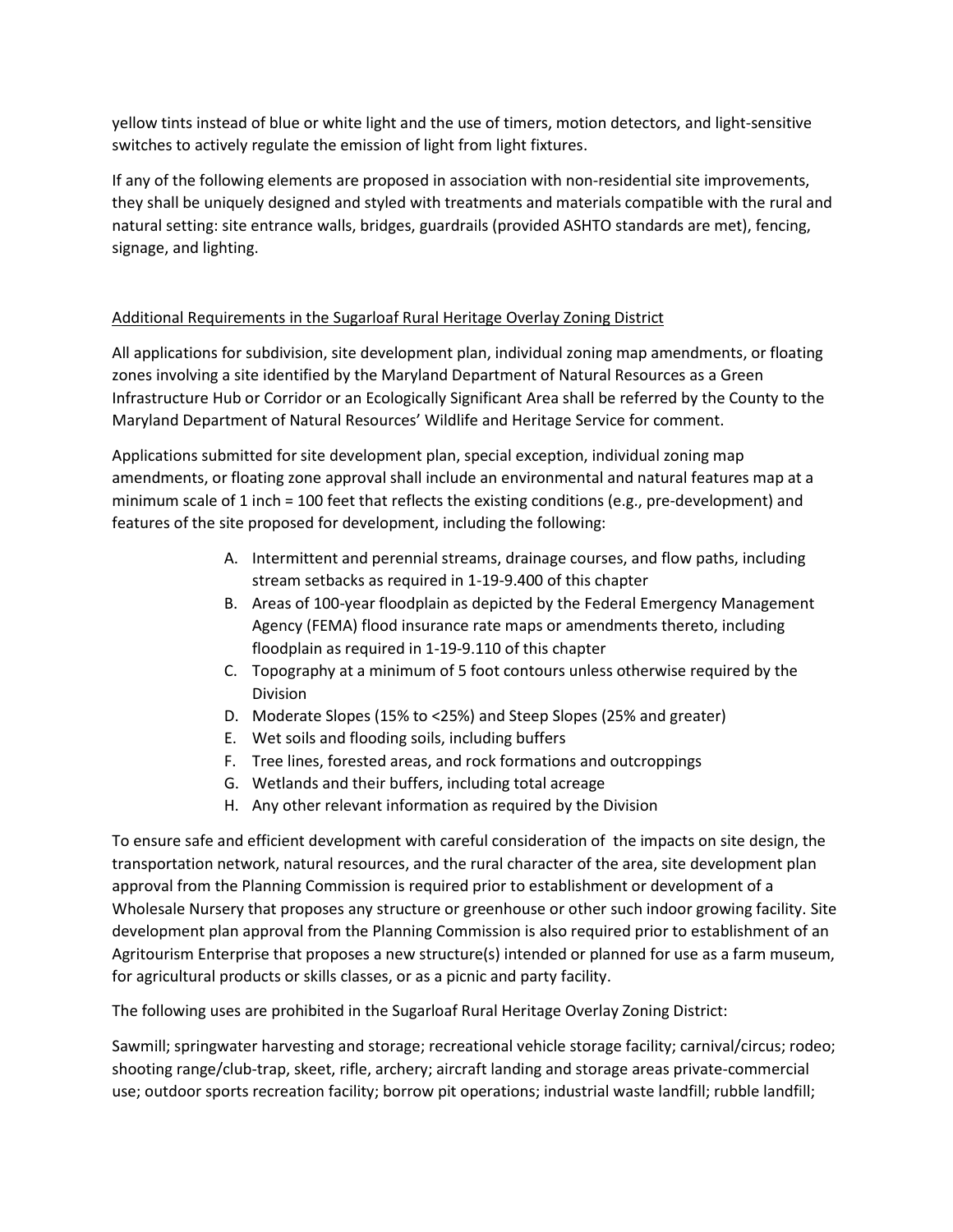resource recovery facility-separated recyclables; limited food waste composting-commercial activity; unlimited wood waste recycling facility; sludge amended yard waste; solid waste composting; sludge pit.

### Tree cutting and forestry activities

(1) Forest cutting or clearing activities in connection with land development shall be minimized. All activities to which the forest resource regulations in Chapter 1-21 of this Code apply shall be subject to the regulations and requirements set forth in that Chapter. In addition to the requirements in Chapter 1- 21, no more than 40,000 square feet shall be cleared for each home site. For all permitted nonresidential uses, site development plan approval shall require that site clearing is minimized.

(2) The following shall be included with the application for a grading permit for commercial logging or timber harvest operations in which 5,000 or more square feet of earth will be disturbed:

A. A timber harvest plan that includes the following materials:

1. A forest harvest map that graphically depicts the following:

steep slopes and moderate slopes intermittent and perennial streams and associated drainage networks/flow paths locations of all crossings of perennial and intermittent streams wetlands, springs, seeps property boundaries locations of plots for harvest location of all forested areas on the parcel/lot streamside management zone/riparian area no-cut areas planned skid trails – numbers and locations planned haul roads – numbers and locations planned landing area(s)- location(s) and approximate size(s) site entrance/access location(s) map title, scale, north arrow

2. A written narrative that addresses the following:

Landowner objectives Size of parcel(s) Total acreage in planned harvest Location of forest Type of cutting (e.g., intermediate thinning, clearcut, shelterwood, seed tree, unevenaged selection, etc.) Description of forest stand characteristics (pre- and post-harvest), including species composition, age class diversity, tree species diversity, presence of non-native, invasive species and measures to manage non-native invasive species post-harvest Flagging and tree marking guide details for log landing areas, streamside management zones, and contemplated skids trails and haul roads Techniques, methods, and devices proposed to minimize runoff and erosion, and to reduce sedimentation in perennial and intermittent streams, river, lakes, and ponds from harvest areas, haul roads, skid trails, log landings, and site entrances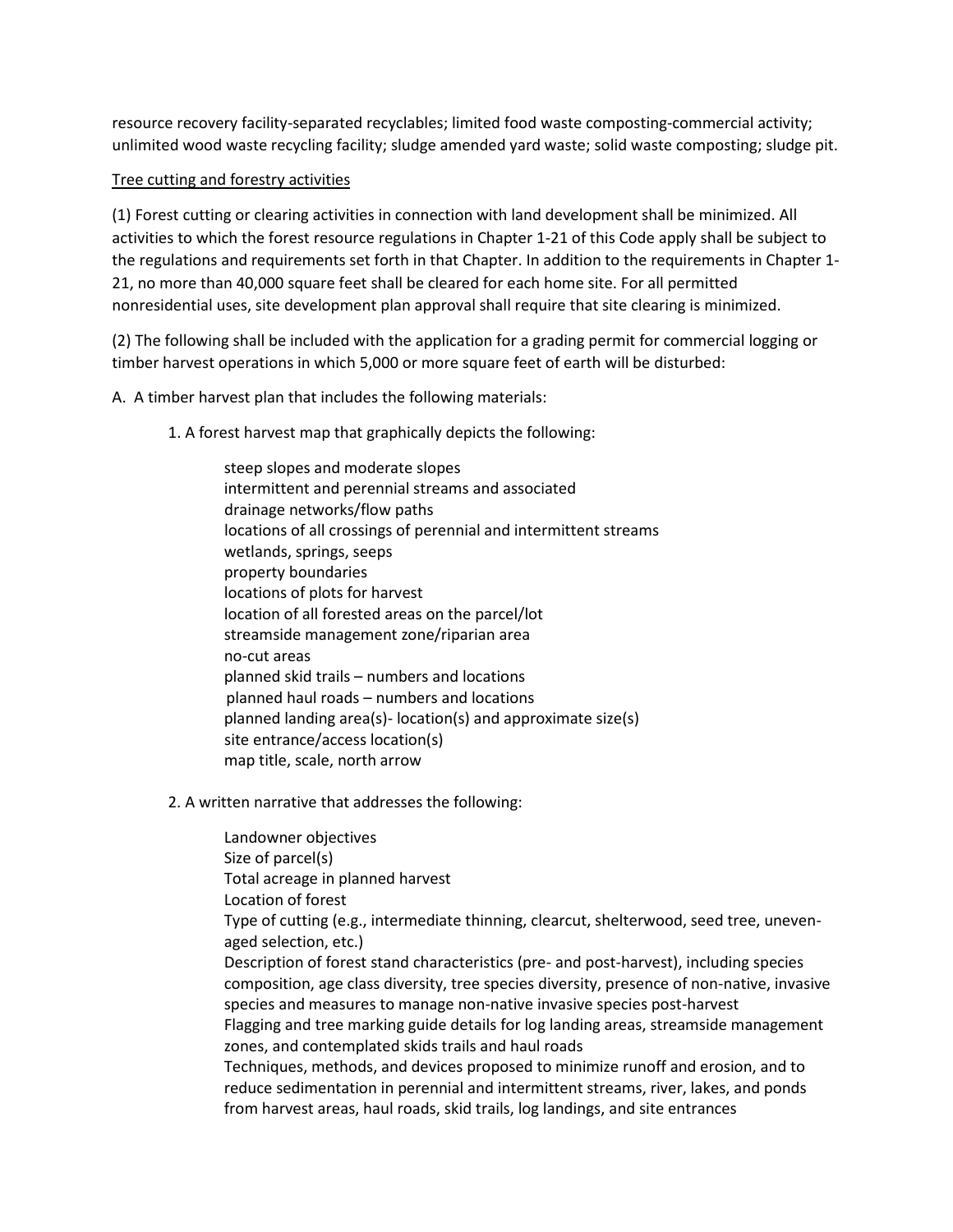Name, address, phone number, email address of property owner and report preparer

B. Review and approval of a timber harvest plan and a forest harvest map by the Frederick County Forest Conservancy Board, following a site inspection of the property by the Forestry Board.

C. Approval of an erosion and sediment control plan by the Frederick Soil Conservation District.

D. Approval of a stream crossing permit by the Maryland Department of the Environment for perennial and intermittent stream crossings or wetland impacts.

Within a Timber Harvest Streamside Management Zone, the following requirements apply,

- 60 square feet of basal area per acre with evenly distributed trees, which are six (6) inches or greater in diameter, must be maintained post-harvest
- No tree harvest or removal shall occur within 50 feet of the banks of a perennial or intermittent stream, or a river, lake, or pond
- No refueling or cleaning of equipment shall occur
- No log landing areas are permitted
- Skid trails and haul roads shall be minimized

## 1-19-10.700 – Solar Facility – Commercial Floating Zone District

(B)(5) Within the Sugarloaf Rural Heritage Overlay Zoning District, the following standards apply: Solar facilities or panels may not be constructed or installed on gradients of 15% or greater; solar facilities or panels must maintain a 100 foot setback from all perennial and intermittent streams. In areas not required to be used for forest mitigation as specified in Chapter 1-21 of this Code, native grasses and wildflowers shall be planted; No more than 12% of the existing forest cover on a lot, parcel, or tract may be removed or cleared for the construction or installation of solar facilities or panels.

# 1-19-8.332 Communication Towers in RC and A Districts

(I) Within the Sugarloaf Rural Heritage Overlay District, all special exception approvals must also comply with the following:

Communication towers shall be camouflaged, disguised, or concealed to provide an appearance, texture, and color that matches the native vegetation of the area and maintains a physical and locational contextual scale. If a communication tower or antenna is incorporated into, on, or directly adjacent to an existing building or other infrastructure, the communication tower or antenna shall be designed to be compatible with the scale, size, and architectural style of the building, surrounding buildings, and surrounding infrastructure.